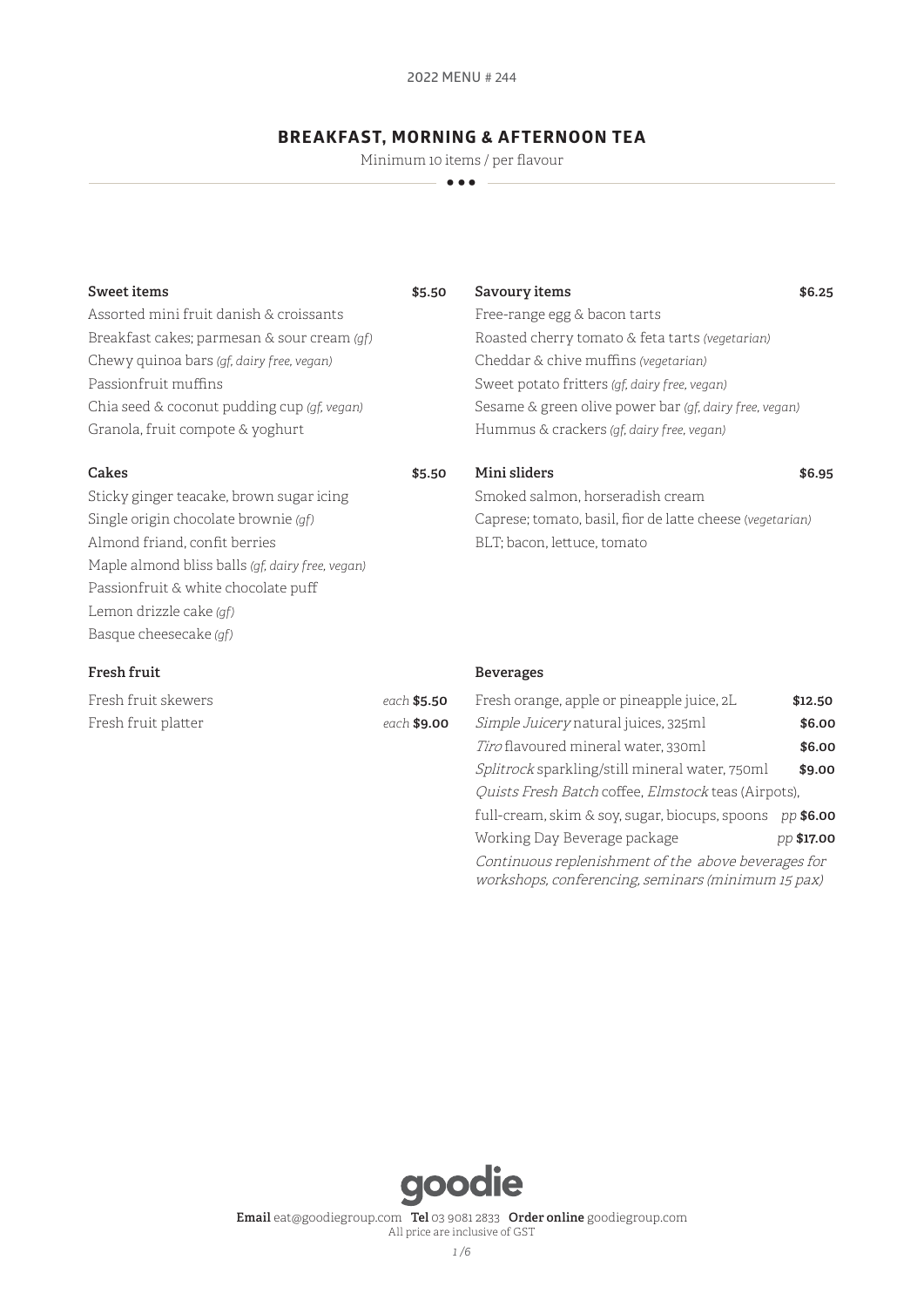# **ALL DAY, EVERYDAY**

Minimum 10 items / per flavour

**•••** 

| Sandwiches, mini rolls & wraps                                                                                                           | \$10.95      |
|------------------------------------------------------------------------------------------------------------------------------------------|--------------|
| Our best-selling selection rotates frequently. Daily menu                                                                                |              |
| may include:                                                                                                                             |              |
| Poached chicken, rocket & mayonnaise                                                                                                     |              |
| Double-smoked ham, cheese & grain mustard                                                                                                |              |
| Tuna, red pepper & mayonnaise                                                                                                            |              |
| Devilled egg & cos lettuce (vegetarian)                                                                                                  |              |
| Smashed pea falafel (vegan)                                                                                                              |              |
| Garden salad, cheddar & beetroot relish (vegetarian)                                                                                     |              |
| Serving size (minimum 10 rounds, assorted):                                                                                              |              |
| - Sandwiches & wraps: 2 halves per round                                                                                                 |              |
| - Mini rolls: 1.5 per round                                                                                                              |              |
| Gluten free sandwiches                                                                                                                   | \$12.95      |
| Vegan sandwiches                                                                                                                         | \$12.95      |
| We are happy to discuss any other dietary requirements.                                                                                  |              |
| Pita pockets                                                                                                                             |              |
| Lamb souvlaki                                                                                                                            | \$10.95      |
| Smashed pea falafel (vegetarian)                                                                                                         | \$9.95       |
| Chicken, green olive & lemon                                                                                                             | \$9.95       |
| Sliders                                                                                                                                  | \$8.50       |
| Slow-roasted lamb, caramelised onion                                                                                                     |              |
| Karaage chicken & slaw                                                                                                                   |              |
| Herb-crumbed fish & tartare sauce sliders                                                                                                |              |
| Mini rice paper rolls, assorted (gf, vegan option)                                                                                       | \$6.50       |
| <b>Sushi bites, assorted</b> (gf, vegan option)                                                                                          | \$6.50       |
| <b>Cheese Board</b>                                                                                                                      | each \$15.00 |
| A selection of perfectly ripe local & imported cheese<br>served with a variety of breads & crackers, quince paste,<br>dried fruit & nuts |              |

**Antipasto** *each* **\$15.00** Salami, prosciutto, olives, Lebanese lamb sausages,

tortilla, hummus & bread

#### **Salads, per serve**

*Served on share platters, individual cups, meal bowls* 

*Our salads change daily and are based on the freshest, healthiest and most seasonal ingredients available. Daily menu may include:* Cleansing salad; zucchini, edamame, almonds & feta ushi rice salad; brown rice, cucumber, avocado & miso dressing *(gf, vegan)* ed rice, green olive & walnut tapenade *(gf, vegan)* Broccoli tabbouleh: quinoa, cranberry & seeds *(gf, vegan)* Classic Caesar salad; Bacon, croutons & anchovy ressing Roast potato with honey mustard dressing *(gf)* Side salad, cup, per serve **\$8.50** Share platter, per serve **\$8.50**

| Share platter, per serve            | \$8.50  |
|-------------------------------------|---------|
| Meal-sized bowl, per serve          | \$17.00 |
| Add roast chicken or preserved tuna | +\$6.50 |

| Savoury bites                                     | \$6.50 |
|---------------------------------------------------|--------|
| Spinach & cheese triangles (vegetarian)           |        |
| Game pies, tomato relish                          |        |
| Spicy lamb filo, pinenuts & pomegranate           |        |
| Sweet potato fritter, hummus (gf, vegan)          |        |
| Chicken, leek, bacon & mushroom pies, Kasoundi    |        |
| Beef & Guinness sausage roll, tomato sauce        |        |
| Vegetable crudites, hummus (qf, vegan)            |        |
| Smashed pea falafel, tahini (qf, vegan)           |        |
| <b>Spikes</b>                                     | \$6.95 |
| Herb-crumbed fish, tartare sauce                  |        |
| Mediterranean vegetable, Haloumi (gf, vegetarian) |        |

Lamb kofta, cumin yoghurt Preserved lemon & green olive chicken *(gf)*

Chipotle chicken *(gf)*

# goodie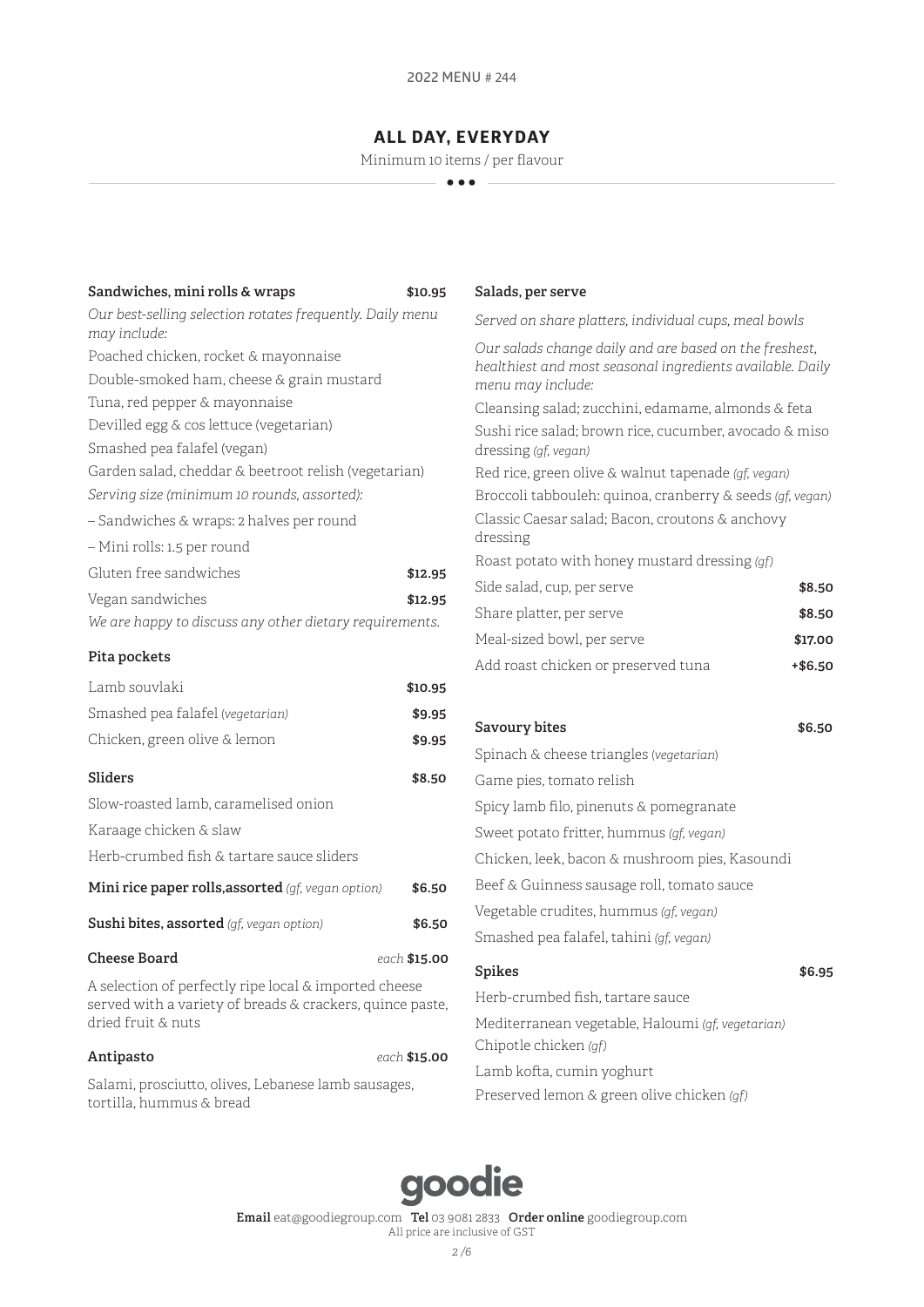# **BUFFET MENUS**

Minimum 15 serves **•••** 

*Our buffet selection lets you design a menu to match your mood and your budget. From \$31.50 per head, delivered ready to serve. Or, where appropriate, we can deliver food on oven-ready trays for reheating. We can arrange chefs and food & beverage servers if required. Cutlery, crockery and linen are not included but can be provided, hire costs apply. For hot drinks, soft drinks or wine please call to discuss. 48 hours notice required when ordering*.

# **SAMPLE MENUS**

| \$36.50 | Thai                                        | \$47.50                                                                                                     |
|---------|---------------------------------------------|-------------------------------------------------------------------------------------------------------------|
|         |                                             |                                                                                                             |
|         | Sticky grilled pork skewers                 |                                                                                                             |
|         |                                             |                                                                                                             |
|         | Coconut rice                                |                                                                                                             |
| \$42.00 | Mexican                                     | \$36.50                                                                                                     |
|         | Chilli con carne (vegan version available)  |                                                                                                             |
|         | Black bean, corn & avocado salad            |                                                                                                             |
|         | Cheddar chilli cornbread                    |                                                                                                             |
|         | Guacamole & sour cream                      |                                                                                                             |
| \$52.50 | Middle Eastern                              | \$31.50                                                                                                     |
|         | Moroccan chicken tajine                     |                                                                                                             |
|         | Beetroot, pomegranate, apple & walnut salad |                                                                                                             |
|         | Warm Turkish bread                          |                                                                                                             |
|         |                                             | Red pumpkin curry, peanuts, boiled egg (vegetarian)<br>Green mango salad, chilli, peanuts, beans & tomatoes |

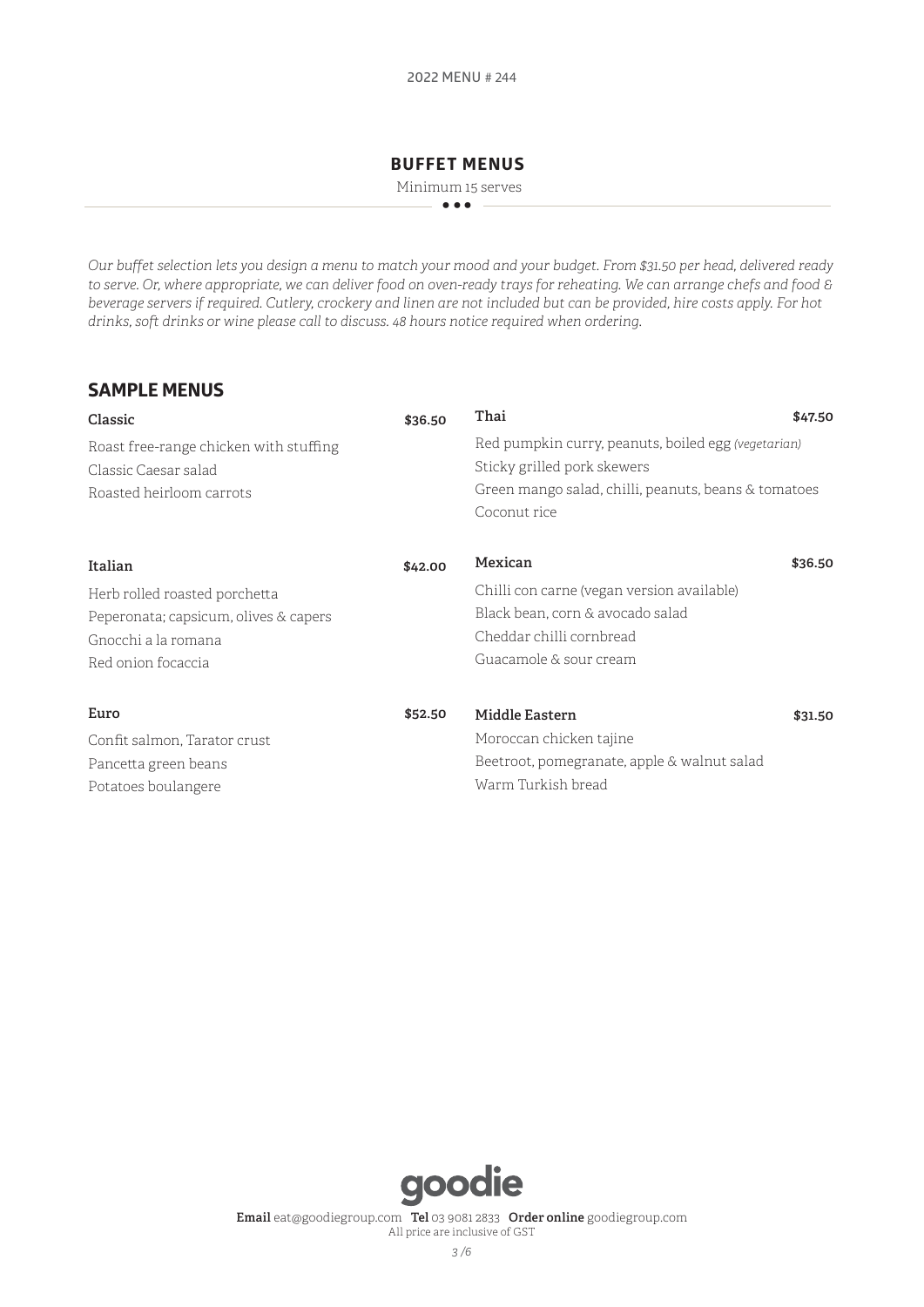# **CANAPÉS**

*Minimum 10 items* **•••** 

### **Per piece \$6.95**

Peking duck in a lettuce cup *(gf)* Caesar salad tart Smoked salmon & horseradish choux pastry Summer green tarts, parmesan cream *(vegetarian)* Spicy lamb cigars, pinenuts & pomegranate Brisket bao, ssam sauce, slaw Prosciutto & mozzarella arancini Mini beef & Guinness sausage rolls Cheese & Jalapeno empanada *(vegetarian)* Smashed pea falafel, tahini dressing *(gf, vegan)* Crunchy salted fish croquettes Slow-roasted lamb, caramelised onion slider Fior di latte, tomato & basil oil slider *(vegetarian)* Spikes *(select from our Spikes, page 2)*

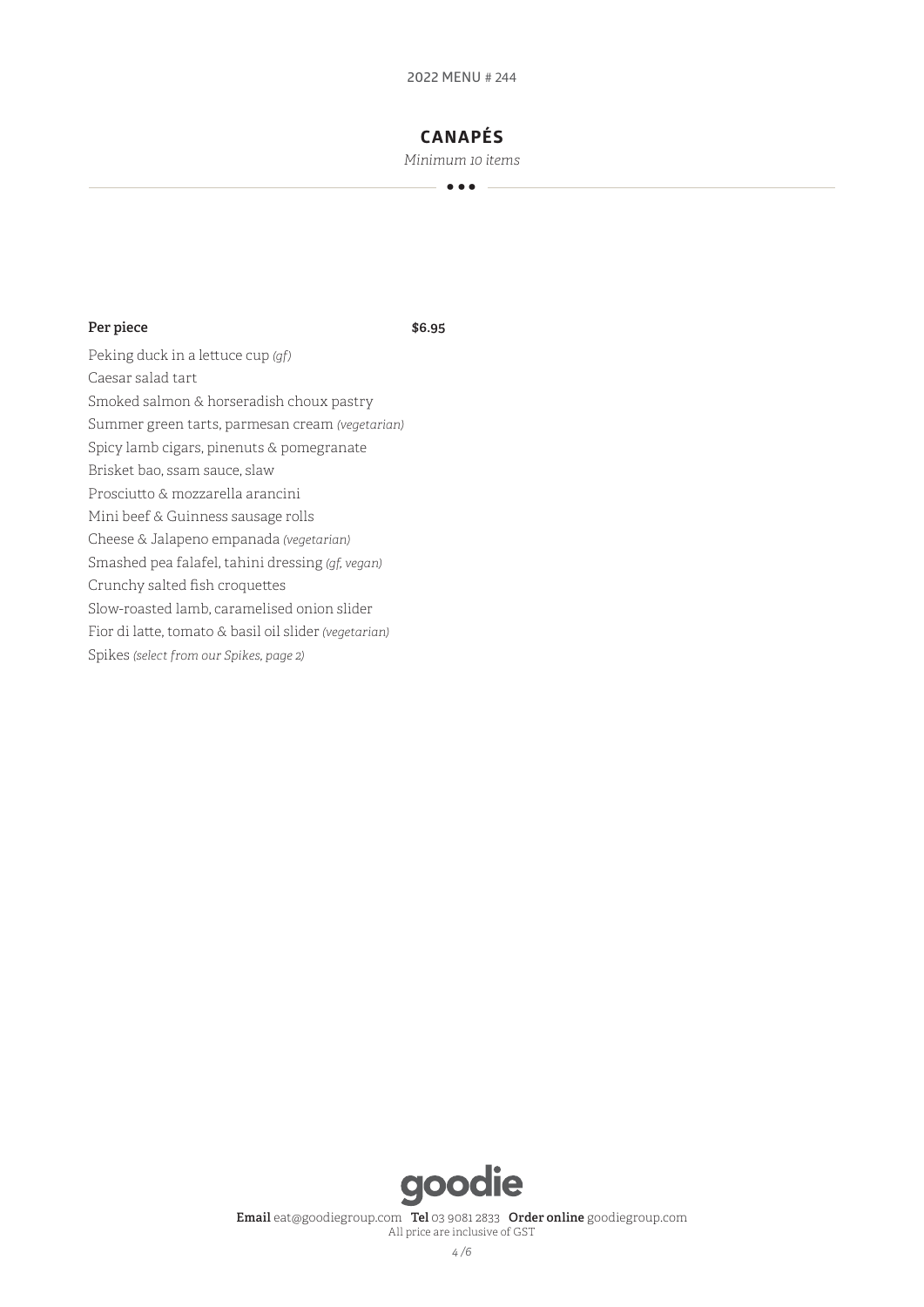# **BEVERAGE PACKAGES**

 *Minimum 15* **•••** 

*All beverage packages require a RSA trained staff member for the event. One food & beverage attendant per 30 people.* 

#### **#1 The Starting Gate One Hour: \$25**

**#3 Cult One Hour: \$45**

\$5 per person per hour following. Select three wines.

*The fruit for these wines is sourced from various pristine, hand-tended vineyards in South Australia. Only the best fruit is selected by multi award winning wine maker, Peter Dawson.* 

Grower's Gate Sparkling Brut Grower's Gate Sauvignon Blanc Grower's Gate Chardonnay Grower's Gate Cabernet Sauvignon Grower's Gate Shiraz Local beer Soft drinks

#### **#2 Local Heroes One Hour: \$35**

\$5 per person per hour following. Select four wines.

*This selection is sourced entirely form Victorian vineyards. We make great wines in the state and we like to keep those wine miles down.* 

Stewart & Prentice 'Cuvee Celebration' - Gippsland Punt Road, Pinot Gris - Yarra Valley Bannockburn, 1314AD Blanc - Geelong Livewire, Chardonnay - Geelong Ros Ritchie, Rose - Mansfield Nunc, Pinot Noir - Yarra Valley Toolangi, Shiraz - Yarra Valley Balgownie 'Black Label' Cabernet - Bendigo Beer: Two Birds, Pale Ale Coldstream Cider Soft drinks

\$5 per person per hour following. Select five wines. *These wines are being poured in Melbourne's coolest wine bars and restaurants.* 

Andre Delorme, Cremant de Bourgogne - France Stift Göttweig Messwein Grüner Veltliner - Austria Inkwell Viognier - McLaren Vale Vino Athletico, Chardonnay - Macedon Onannon, Pinot Noir - Mornington Peninsula Head 'The Contrarian' Shiraz - Barossa SC Pannell, Tempranillo Touriga - Adelaide Hills Beer: Napoleone Brewers, Helles Lager - Yarra Valley Soft drinks

#### **#4 Classic One Hour: \$55**

\$5 per person per hour following. Select five wines.

*A selection of the best known varietals by region, by well known producers - hands down classics.* 

Stefano Lubiana, Brut Reserve - Derwent Valley Grosset 'Springvale' Riesling - Clare Valley Geoff Weaver, Sauvignon Blanc - Adelaide Hills Seville Estate, Chardonnay - Yarra Valley Farr Rising, Pinot Noir - Geelong Glaetzer, Bishop Shiraz - Barossa Cullen, Cabernet Merlot - Margaret River Beers: Imported & Craft Soft drinks

### **#5 Work With Me POA**

*Formerly a sommelier of 25 years, our director Jane Semple can tailor a package to suit your style.* 

### **Hire**

| Service staff (minimum 3 hours) | \$60 p/h  |
|---------------------------------|-----------|
| Glassware                       | \$7.00 pp |